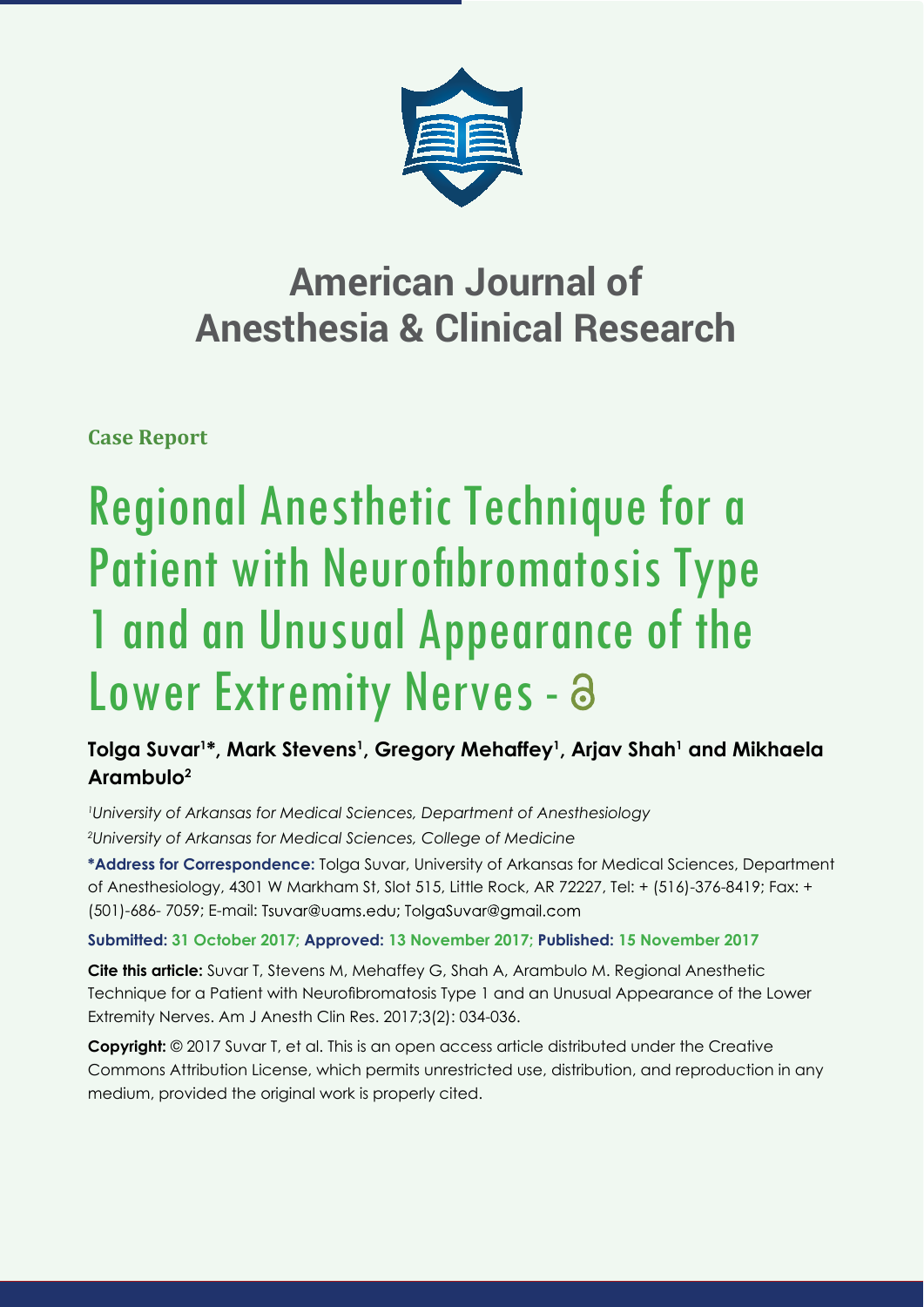#### **ABSTRACT**

**Objective:** This case demonstrates challenges associated with regional anesthesia and demonstrates safe anesthetic techniques for a surgical procedure in an NF1 patient.

്

Case Report: A 27-year-old patient with neurofibromatosis 1 had developed a rapidly growing mass in his right foot that required biopsy. History of multiple cranio-cervical-thoracic fusions, scoliosis, and limited neck extension raised concerns for a difficult airway.

**Conclusion:** In place of the popliteal and saphenous nerve blocks, the surgical procedure was successfully managed with an ankle block using low volume 0.5% bupivacaine as we targeted the right superficial, deep, and tibial nerves, with a subsequent field block performed around the saphenous nerve.

**Keywords: Regional anesthesia; Neurofibromatosis 1** 

#### **INTRODUCTION**

Neurofibromatosis type 1 (NF1) is predominantly a neurocutaneous disorder, but can affect different organ systems; numerous considerations must be made in a NF1 patient who will undergo anesthesia. We report a case of a soft tissue biopsy in a 27-year-old Caucasian male with a history of NF1 complicated by multiple cervical spinal fusion surgeries with significant airway concerns. The decision was made to proceed with a regional anesthetic technique with moderate sedation.

#### **CASE REPORT**

A 27-year-old male with a past medical history of neurofibromatosis type 1 presented to the clinic for a 3-month history of a rapidly growing mass located on the dorsum of his right foot. MRI was performed and revealed a 3.8 x 4 x 3.8 mass, appearing to involve the 2nd and 3rd metatarsals. Surgical biopsy of the mass was planned. On pre-operative assessment, patient had a Mallampati score of 2, but has had numerous cranio-cervical thoracic spine fusions due to neuromuscular scoliosis, with significantly limited neck extension rendering him a difficult endotracheal intubation. The decision was made to proceed with regional anesthesia combined with intravenous sedation. The patient was pre-medicated with 2 mg of midazolam. Using a linear ultrasound probe, we attempted a sciatic popliteal and adductor canal nerve blocks under ultrasound guidance when we noticed several neurofibromas in his popliteal nerve (Figure 1). Given this aberrant anatomy, we decided to take a more distal approach and proceed with an ankle block using a 22G short-bevel needle. The right superficial and deep peroneal and tibial nerves were visualized and blocked with bupivacaine, 0.5% (3 mL around each nerve) under ultrasound guidance. A field block was also performed on the right saphenous nerve using bupivacaine, 0.5%, 5 mL. Given the location of the surgery, a sural nerve block was not performed. Once in the operating room, a propofol infusion was started and the surgical procedure lasted less than two hours. Biopsy of the mass revealed spindle cell proliferation within a fibrous background and areas of myxoid change, with no significant mitotic activity and negative for S100 protein, suggestive of low grade malignant peripheral nerve sheath tumor.

#### **DISCUSSION**

Neurofibromatosis type 1 (NF1) is an autosomal dominant neurocutaneous condition caused by an NF1 gene mutation, resulting in decreased activity or nonfunctional neurofibromin protein. It affects 1 in 2600 to 3000 individuals. Clinical manifestations include cafe-au lait spots, axillary freckling, Lisch nodules, optic gliomas, and

neurofibromas. Neurofibromas are the most common tumor found in NF1 patients. They can be cutaneous, plexiform, or nodular, and they can undergo a malignant transformation with a risk of 5-13% [1].

NF1 may involve multiple organ systems, and therefore raise anesthetic concerns during surgical procedures. Neurofibromas may be present in the airway which can make intubation difficult [2].

Lovell, et al. [3] reports a case of cervical vertebrae dislocation that was discovered post surgery in an asymptomatic NF1 patient with multiple cervical neurofibromas. There must be a consideration for a radiologic examination prior to anesthesia for NF1 patients with a history of cervical surgery to assess for any unknown cervical dislocations. Vertebral deformities, like scoliosis present in our patient, or neurofibromas in the spinal cord may also complicate spinal or extradural blocks. Other considerations include undiagnosed neurofibromas in the lungs and GI tract, hypertension, renal artery stenosis, and pheochromocytoma [2].

Shahid and Sebastian [4] report a case of lower limb wound debridement in a 66-year-old NF1 patient successfully managed with a femoral and sciatic nerve block. Another case was reported by Bagam, et al. [5] of a 60-year-old female with NF1 who needed dynamic hip screw fixation of the left femur and intramedullary interlocking nail for the humerus. The surgical procedures were managed with a subarachnoid block and a brachial plexus block, respectively. Given this patient's extensive history of multiple cranio-cervical-thoracic fusions surgeries, NF1 complicated by scoliosis, and neurofibromas extensively found throughout his body, a decision was made to proceed with a regional block as demonstrated by various case reports to be the safest anesthetic option. As of note, a neuroaxial technique



Figure 1: Hypoechoic structures within the popliteal nerve, superficial to the popliteal artery